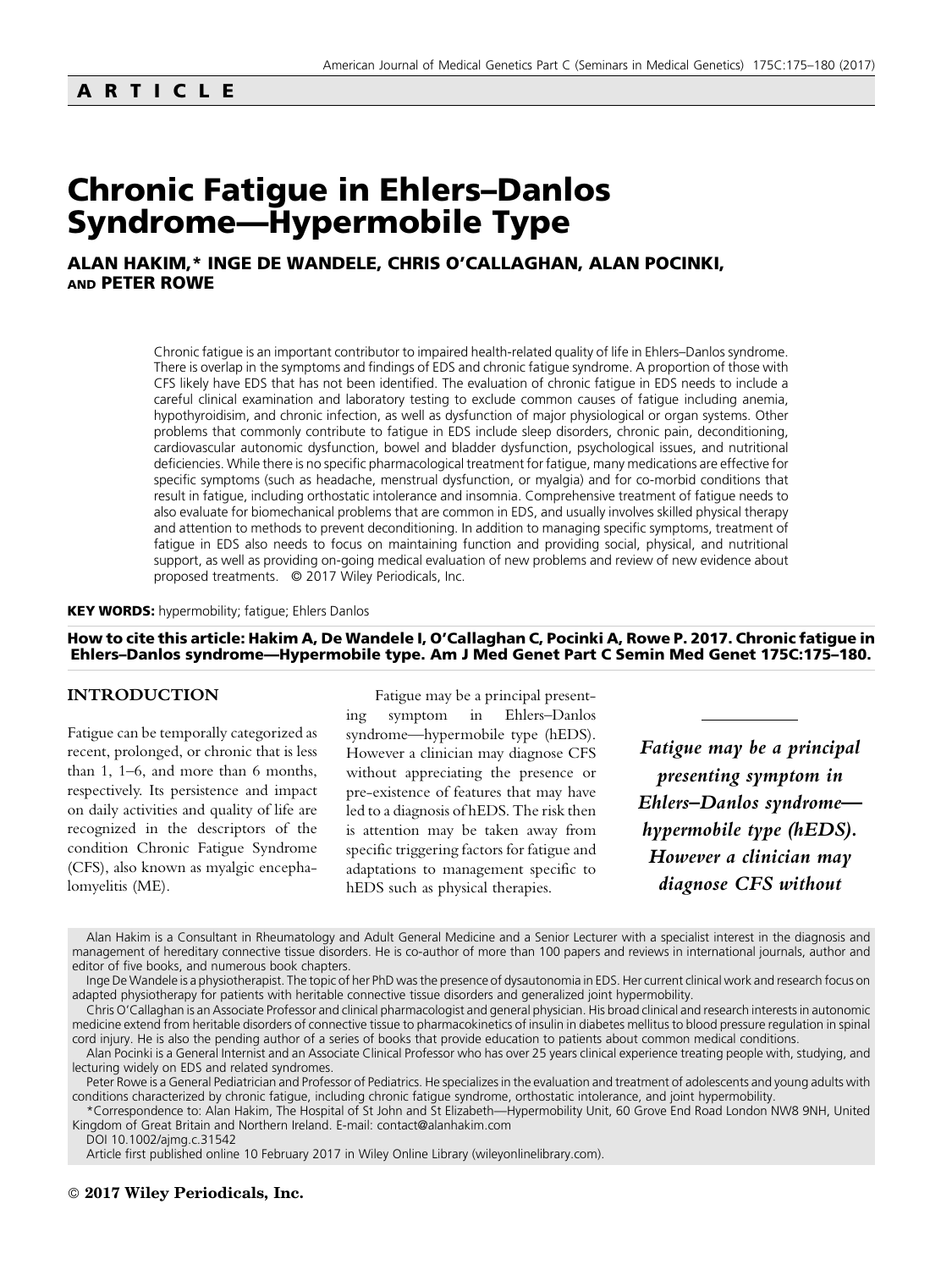# appreciating the presence or pre-existence of features that may have led to a diagnosis of hEDS.

The purpose of this review is to explore what is known of the assocation between fatigue and hEDS; provide guidance on the assessment and management of fatigue in the context of hEDS; and consider areas for further research in this field.

# **METHODS**

The committee on Chronic Fatigue of the International Ehlers–Danlos Syndrome Consortium met by teleconference or through electronic correspondence throughout 2015 and 2016 to discuss the associations of chronic fatigue with hEDS and its assessment and management. The following reflects the Committee's literature review and professional experience as well as insights from various contributing members of the international effort on EDS through the Consortium.

# LITERATURE REVIEW

Fatigue is common and often disabling in hEDS [Rowe et al., 1999; Hakim and Grahame, 2004; Voermans et al., 2010; Castori et al., 2011; Voermans and Knoop, 2011; Murray et al., 2013; Scheper et al., 2016]. It has been associated in hEDS with muscle weakness [Voermans et al., 2011; Celletti et al., 2012], and kinesiophobia [Celletti et al., 2013]. However, there are no large randomized trials of the management of fatigue in EDS. The few publications that offer management advice are based on either small cohort studies or expert opinion.

There is no specific definition for chronic fatigue in hEDS. The authors recommend the following definitions of fatigue, similar in concept and substance to that published by the Institute of Medicine [2015]. Chronic fatigue is defined by:

 Persistent and/or recurrent fatigue, that has been present for more than 6 months,

- unexplained by other conditions,
- not the result of ongoing exertion,
- not substantially alleviated by rest,
- resulting in a substantial reduction or impairment in the ability to engage in normal levels of activities.

# CAUSAL ASSOCIATIONS

A full history (including exacerbating and alleviating factors, sleep disturbance and stressors, and perceived impact on wellbeing) should be taken, and include assessment of psychological wellbeing both as a cause and an impact. Because fatigue is such a common symptom in systemic illnesses not related to hEDS, and can be associated with disease in any organ system, it is fundamentally important that a thorough history and physical examination is undertaken.

A full history (including exacerbating and alleviating factors, sleep disturbance and stressors, and perceived impact on wellbeing) should be taken, and include assessment of psychological wellbeing both as a cause and an impact.

The following causes for fatigue are common findings in hEDS.

- Poor sleep quality—in hEDS initiation, maintenance and restoration of sleep may be disturbed by factors such as pain, nocturnal tachycardia, or sleep disordered breathing. $<sup>1</sup>$ </sup>
- Chronic pain—typically both neuropathic in nature and from acute and chronic mechanical joint and soft tissue injury.
- Physical deconditioning (as opposed to physical "weakness")—that arises from poor physical activity.
- Orthostaticintolerance [DeWandele et al., 2016], and cardiovascular dysregulation (e.g., tachycardia, hypotension, syncope).
- Bowel dysfunction (e.g., malabsorption and subsequent nutritional deficiencies).
- Nocturnal micturition due to bladder dysfunction or polyuria which is usually secondary to increased fluid consumption but may also be a consequence of increased urine production during recumbent posture, eliminating fluid "pooled" in the lower body during the day.
- Anxiety and/or depression.
- Headaches/migraines.

It is important to recognize that chronic fatigue may be the result of a coexisting condition. "Red flag" alerts of a serious different condition include:

- Weight loss,
- significant lymphadenopathy,
- clubbing,
- persistent shortness of breath on exertion (exertional dyspnoea is often a consequence of cardiovascular dysfunction),
- fevers,
- red, swollen joints,
- bronzing of the skin,
- abnormalities on the neurological examination,
- later age of onset.

The following should then be excluded or investigated further if thought to be present:

- Chronic infection (e.g., hepatitis, tuberculosis, brucellosis, endocarditis, Lyme disease),
- endocrine disorders (e.g, diabetes, thyroid disease, adrenal insufficiency),
- autoimmune inflammatory conditions (e.g., joints, skin, bowel, liver, and renal disorders),
- cardiorespiratory disease,
- sleep disordered breathing,
- neurological disorders (e.g., myasthenia gravis, multiple sclerosis).

# **CONTROVERSIES**

It is the authors' opinion that the criteria used for diagnosing CFS and hEDS are

<sup>1</sup> While daytime napping may be beneficial as part of rest and relaxation, it may in some cases lead to either a shift or reversal of the day–night sleep cycle, with resultant difficulty sleeping at night and daytime somnolence, and therefore be more detrimental than beneficial.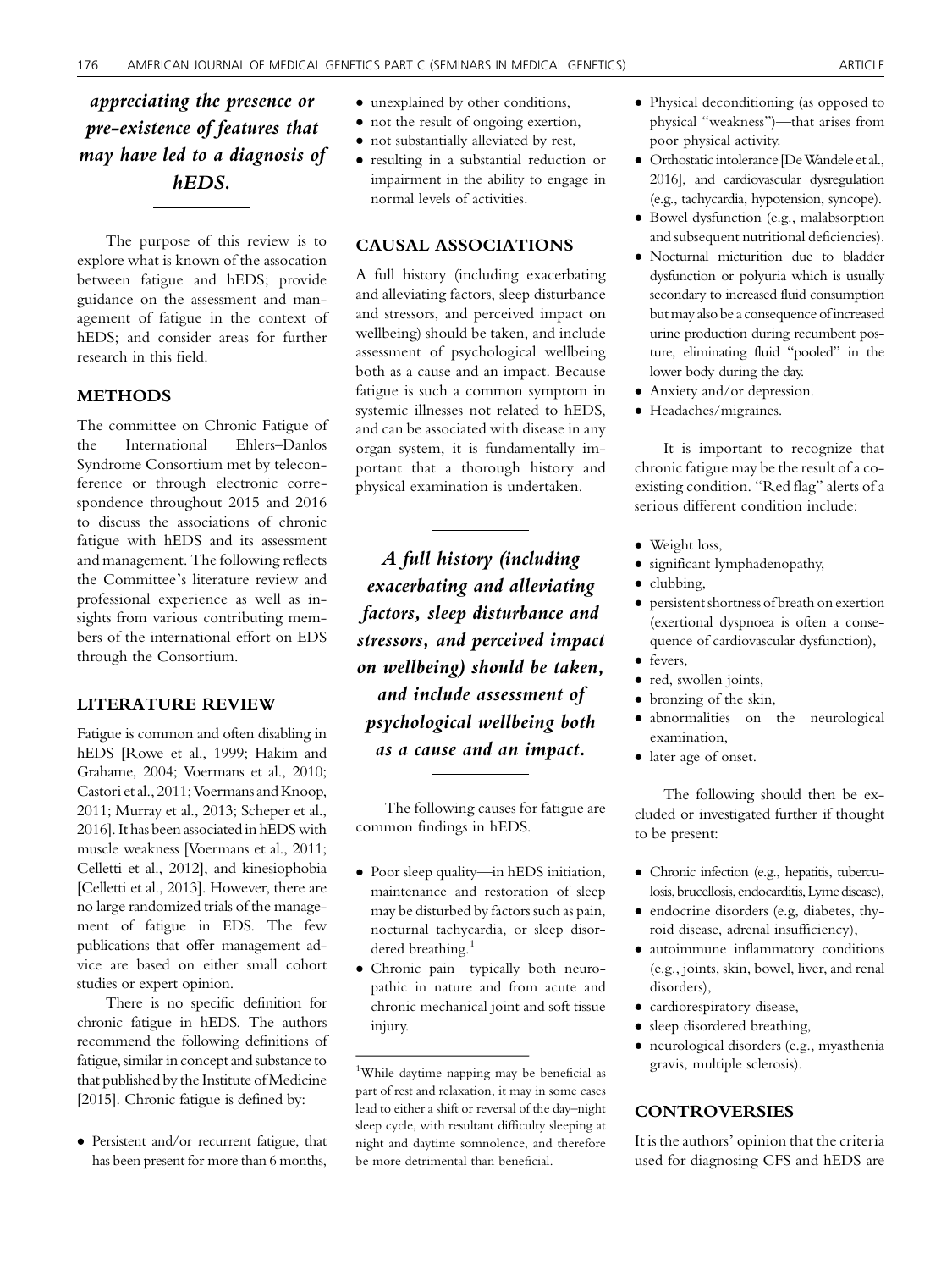inadequate and contribute to diagnostic confusion. To meet a diagnosis of CFS, fatigue must be "unexplained by other conditions." Therefore, a diagnosis of hEDS must exclude a diagnosis of CFS. However, hEDS is likely to be substantially under-diagnosed and it is likely that some patients diagnosed with CFS may meet or would previously have met the criteria for diagnosis of hEDS. Also it is the authors' opinion that the literature and diagnostic methods for CFS and hEDS are of insufficient strength to reliably differentiate between these conditions in a given individual. We would conclude that in the context of hEDS one would simply use the term chronic fatigue.

Treatment of fatigue in hEDS is based on guidance from the general literature on management of chronic fatigue, and expert opinion. There is no evidence for use of specific pharmacological therapies in hEDS, though these are, within licencing regulation, recommended.

# MANAGEMENT AND CARE GUIDELINES

# Assessment of Severity and Impact of Fatigue

There is no single tool for the assessment of patients with fatigue that allows a global appraisal of its severity and impact. Also fatigue may be an expression of an underlying disorder, and it is the severity and impact of that disorder per se that is the issue.

More formal questionnaires that address fatigue include the Multidimensional Fatigue Inventory—Short Form (MFI-SF), a 30-item self-report instrument designed to measure fatigue. The full MFI is 83 questions [Smets et al., 1995]. It explores general, physical, and mental fatigue, reduced motivation and reduced activity. Subsections of it can be used to look at specific areas such as mental fatigue.

Simple tools such as the Wood Mental Fatigue Inventory can be used in the clinic to explore the cognitive symptoms of fatigue [Bentall et al., 1993].

Scales for functional assessment, such as the Medical Outcomes Study Short-Form General Health Survey (SF-36<sup>®</sup>) and Sickness Impact Profile (SIP) may be helpful.

Simple tools such as the Wood Mental Fatigue Inventory can be used in the clinic to explore the cognitive symptoms of fatigue.

Scales for functional assessment, such as the Medical Outcomes Study Short-Form General Health Survey (SF-36 $^{\circledR}$ ) and Sickness Impact Profile (SIP) may be helpful.

Whitehead [2009] analized of the scales most often used in research. The review identified three short instruments demonstrate good psychometric properties (namely the Fatigue Severity Scale [FSS], Fatigue Impact Scale [FIS], and Brief Fatigue Inventory [BFI]), as did three comprehensive instruments (namely the Fatigue Symptom Inventory [FSI], Multidimensional Assessment of Fatigue [MAF], and Multidimensional Fatigue Symptom Inventory [MFSI]). Of these four measures (BFI, FSS, FSI, and MAF) demonstrated the ability to detect change over time and might therefore be more suitable in the assessment of chronic long-term conditions.

Perhaps the most useful information clinically is that gained from patient self-record of their daily activities, general function, and the degree of disability perceived, for example how far a patient can walk without having to stop to rest, or how many flights of stairs. By logging a list of these activities and functions, the patient has a baseline from which to set goals, and the opportunity to judge improvement in wellbeing by achieving these goals. This process can be repeated to challenge and record further improvements over time.

Personal electronic devices are now available to measure activity and these can be useful in monitoring physical exertion particularly during therapeutic programs.

#### Advice and Treatment

#### General principles

To facilitate effective management the clinician needs to establish a collaborative relationship with the patient and their carers. Engagement with the family is particularly important for children and young people, and for people with severe fatigue.

The patient and their clinician should share decision making both in identifying the causes of, recognising the impact of, and the phases in the management of fatigue. Together this might include:

- Understanding the need to exclude underlying diseases and disorders.
- Recognizing the reality and impact (physical, emotional, social [including education and employment]) of the condition and the symptoms.
- Setting realistic goals and timelines for improvement, being prepared to manage set-backs/relapses.
- Exploring the range of interventions and management strategies available, taking account of the patients' age (particularly for children), the severity of their symptoms, their preferences and experiences, and the outcome of previous treatment.
- Negotiating other areas of healthcare provision, supporting applications for financial benefits and social care, as well as concerns related to education or employment.

People with severe fatigue may need support from a multidisciplinary team for example, nursing, occupational therapy, dietetics, psychology, physiotherapy, and pain management. This should be coordinated by a named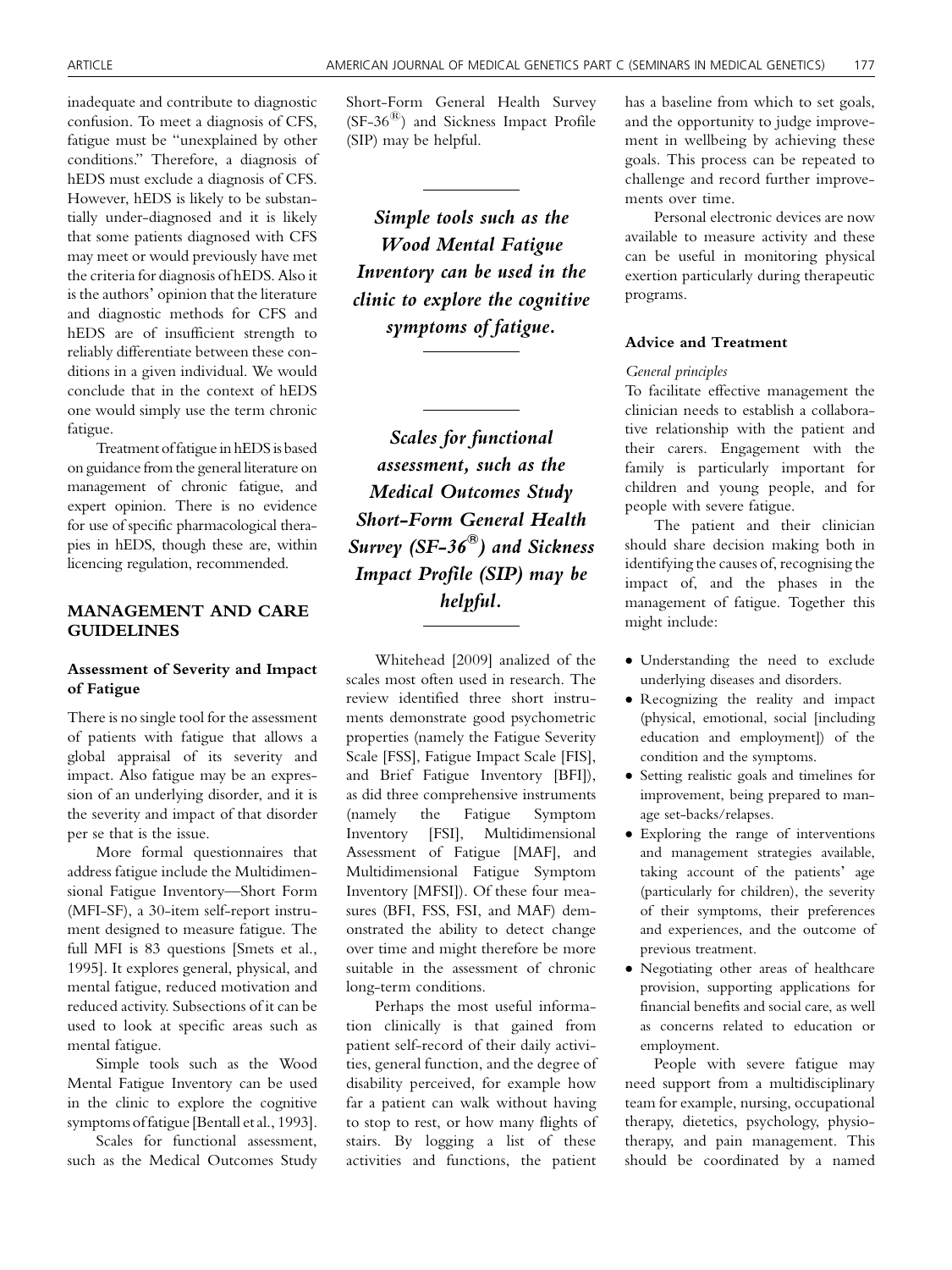healthcare professional, and usually their general practitioner/general physician.

Treatment is based on addressing the underlying issues. These might include medications directed at orthostatic intolerance, antidepressants, anti-anxiety drugs, management of allergies, use of sleep aids, and pain management [Castori et al., 2012], as well as a lifestyle changes including pacing, changing sleep pattern, exercise, and even a change of job or hours of work.

There is no known pharmacological treatment or cure for fatigue per se. Large systematic reviews have not identified consistently effective medications for CFS symptoms in general, but many medications are effective for specific symptoms (e.g., headaches) and co-morbid conditions that result in fatigue [Smith et al., 2014]. Unless there is an underlying medical disorder, the following medications should be avoided as they may cause harm if used inappropriately:

- Glucocorticoids (in the absence of other indications),
- thyroxine (in the absence of hypothyroidism),
- $\bullet$  antiviral agents<sup>2</sup> (in the absence of confirmed active viral infection).

There is insufficient evidence to recommend the use of complementary therapies and supplements for fatigue. However, some patients choose to use these therapies and find them helpful, and there is little evidence of harm. Typical agents include co-enzyme Q10, Carnitine, alpha-lipoic acid, magnesium, nicotinamide adenine dinucleotide (NADH), and multivitamins and minerals. Co-enzyme Q and Riboflavin have been shown to be effective in migraine prophylaxis.

There is insufficient evidence to recommend the use of complementary therapies and supplements for fatigue.

However, some patients choose to use these therapies and find them helpful, and there is little evidence of harm.

In some cases, patients with bowel dysfunction may need supplements because of a restricted diet. A dietician's expertise may be required in this situation if the attending clinician is not confident to advise.

Clinicians and patients should remain aware that some patients do not show meaningful responses to therapy. Patients with intractable, chronic and disabling conditions are prone to feelings of abandonment and may be vulnerable to potentially toxic therapies or exploitative practitioners. For such patients, the long-term supportive and protective role of the physician can be invaluable.

#### Maintaining independence

For people with moderate or severe fatigue that has not responded to treatment, equipment and adaptations (e.g., a wheelchair) should be considered as part of the management plan, after assessing the risks and benefits for the individual patient. Such adaptations may be valued ways of gaining more independence and improving quality of life.

Disruption of education or employment is generally detrimental to health and wellbeing. The ability to continue in these should be addressed early. The clinician should assist, following consent from their patient, by proactively and as needs be regularly advising colleagues on their patients' fitness for work and education, and the adjustments or adaptations required for them to remain in or return to studies or work.

#### Treatment modalities

Sleep management, rest, and relaxation and key approaches. Advice on sleep management includes:

 Explaining the effect disordered sleep or a poor sleep pattern can have on causing

and exacerbating fatigue can help an individual understand how their behaviors might affect the normal day–night sleep cycle.

- Identifying poor sleep patterns such as insomnia, hypersomnia, an altered sleep–wake cycle, and non-refreshing sleep despite either an apparent normal cycle or prolonged sleep.
- Providing general advice on what good sleep hygiene means (see below).
- Introducing changes to sleep patterns gradually.

Good sleep hygiene includes:

- Avoiding stimulants such as caffeine or nicotine too close to bedtime.
- Exercise during the day to promote good sleep.
- Avoiding large meals too close to bedtime.
- Relaxation techniques—establishing a regular relaxing bedtime routine, avoiding emotional upset/dwelling on problems before trying to go to sleep. Calm music or reading may be relaxing for some.
- Associate bed with sleep. Avoid watching TV, playing computer games, sending text messages, e-mails, etc. Calm music or reading may be relaxing for some.
- The sleep environment should be pleasant and relaxing. The bed should be comfortable, and the room dark, quiet, and neither too hot or too cold.

During the day, exercise may also encourage wakefulness, as should adequate exposure to natural light. Especially early in the day, light exposure helps to maintain a healthy sleep–wake cycle.

During the day, exercise may also encourage wakefulness, as should adequate exposure to natural light. Especially early in the day, light exposure helps to maintain a healthy  $2$ The authors recognize that clinicians try these,  $\boldsymbol{s}$  and  $\boldsymbol{s}$  are  $\boldsymbol{s}$  and  $\boldsymbol{s}$  are  $\boldsymbol{s}$  are  $\boldsymbol{s}$  are  $\boldsymbol{s}$  are  $\boldsymbol{s}$  are  $\boldsymbol{s}$  are  $\boldsymbol{s}$  are  $\boldsymbol{s}$  are  $\boldsymbol{s}$  are  $\boldsymbol{s}$  are  $\boldsymbol{s}$  are

however, there is very little evidence of efficacy in the literature.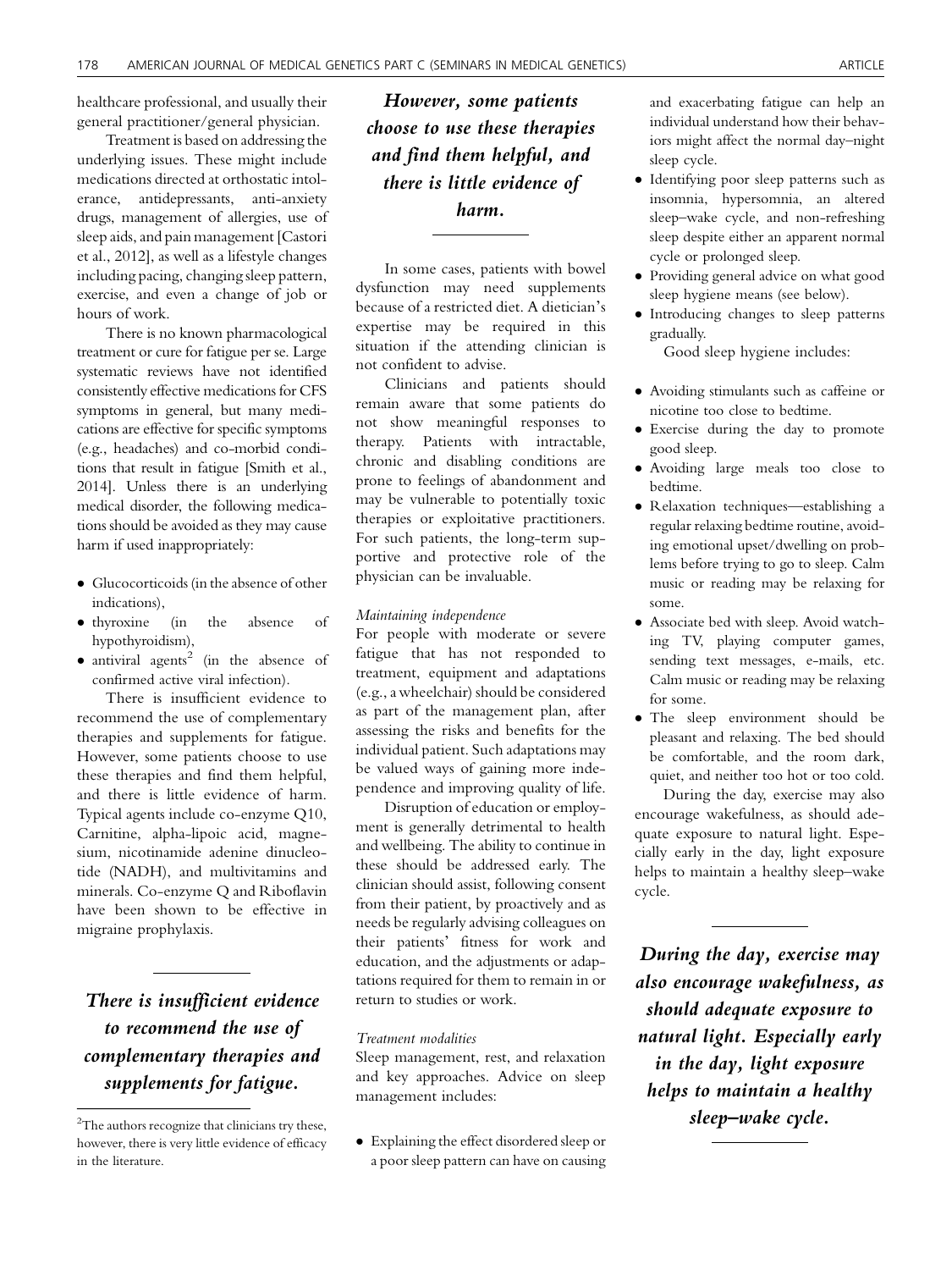Chronic pain may be a dominant influence on sleep; it should be managed accordingly. Prescribing of low-dose tricyclic antidepressants, specifically amitriptyline, should be considered.

Other medications may assist sleep. These include:

- Melatonin,
- doxepin,
- cyproheptadine,
- diphenhydramine,
- $\bullet$  trazodone,
- propranolol,
- $\bullet$  clonazepam,
- zolpidem,
- a variety of others including benzodiazepines, beta blockers, muscle relaxants, and eszopiclone.

As part of pacing, rest periods may be required. Rest periods can be introduced into daily routine, but the frequency, length, and types of activities undertaken should be adapted for each individual. It is important to maintain as normal a level of activity as possible, whilst avoiding overexertion. There is always a balance here and advice requires individual assessment. Rest advice might include:

- Limiting the length of rest period to, say, 30 min.
- Undertaking low-level physical (arts, crafts, etc.) and cognitive (reading, puzzles, etc.) activities depending on the severity of symptoms.
- Using relaxation techniques.
- Trying to avoid complete rest as the only management during a setback/relapse.

Prolonged bed rest should be avoided if possible. It is associated with significant physical deconditioning, psychological risks, andmedical disordersincluding severe postural hypotension, venous thrombosis, osteoporosis, and pressure sores.

Relaxation techniques may help in the management of pain, sleep problems, and comorbid stress or anxiety. It is important that patients rest when tired, and not use caffeine or stimulating medications to "push through" periods of severe fatigue. Common relaxation techniques include:

• Progressive muscle relaxation. In this technique the individual focuses on slowly tensing and then relaxing each muscle group.

- Visualization. For example the individual may imagine a peaceful setting and then focus on controlled, relaxing breathing, slowing the heart rate.
- Other techniques include:
	- Massage,
	- meditation,
	- yoga,
	- music and/or art therapy.

Graded exercise therapy (GET) and management of daily activities are also fundamental therapeutic approaches. Before advising on exercise the clinician should consider the impact of joint hypermobility and joint instability in EDS, as well as the negative influence on exercise that arises from uncontrolled pain, fear of movement (kinesiophobia), and other associated conditions such as cardiovascular autonomic dysfunction.

Gradual exercise programmes may be beneficial for some patients, improving physical, psychological, and cognitive aspects of wellbeing. The main objectives in EDS of an exercise programme are the progressive prevention of physical deterioration, optimization of functional capacity without triggering injury, and pain control.

A suitably trained therapist or instructor should deliver GET. Recommendations such as "go to the gym," "exercise more," or "go swimming" are not helpful without supported advice on what this actually means, and should be avoided. It is recommended that exercise should be supervised, structured, and gradually increased in intensity (both in muscle strengthening and aerobic fitness as appropriate). Unstructured and unsupervised exercise may worsen symptoms, as can a rigid or inflexible escalation of activity.

GET should be based on the individuals' current level of activity and individual goals. When planning GET, it is important clinicians and/or therapists:

 Undertake an assessment of current activity analysis—while also ensuring that this does not of itself already lead to a "boom and bust" cycle.

- Discuss both short and long-term goals important and relevant to the individual.
- Agree on a level of additional lowintensity exercise that is sustainable
- Recognize that it can take weeks, months, or even years to achieve goals, and ensure that this is taken into account in the therapy structure and the ways services deliver treatment.
- Advise that increased levels of exercise may increase symptoms for a few days (e.g., stiffness and fatigue), but explain that this is normal.

Before completing a GET programme, it is important the individual has been advised on maintaining the exercise and strategies for managing set backs, including access to their clinician and/or therapist. Treatment of existing movement restrictions and biomechanical dysfunction using manual techniques can be a bridge to tolerating exercise for some individuals.

Activity management is a form of pacing, controlling activities by means that include:

- Planning daily activities to allow for a balance and variety of different types of activity, rest, and sleep.
- Spreading out difficult or demanding tasks over the day or week.
- Splitting activities into small achievable tasks.
- Monitoring, regulating, and planning activities to avoid a "boom and bust" cycle.
- Goal setting, planning, and prioritising activities.

Cognitive Behavioral Therapy (CBT) has both formal and informal approaches. $<sup>3</sup>$  At an informal level, this</sup> involves education about symptoms, demystification of the medical problems, and explanation of how inactivity can aggravate a number of the problems that contribute to fatigue (e.g., deconditioning, orthostatic intolerance).

<sup>&</sup>lt;sup>3</sup>The authors caution that the effect size of CBT is modest, that improvements are not always sustained, and that CBT has not been studied in those with more severe symptoms and impairment.